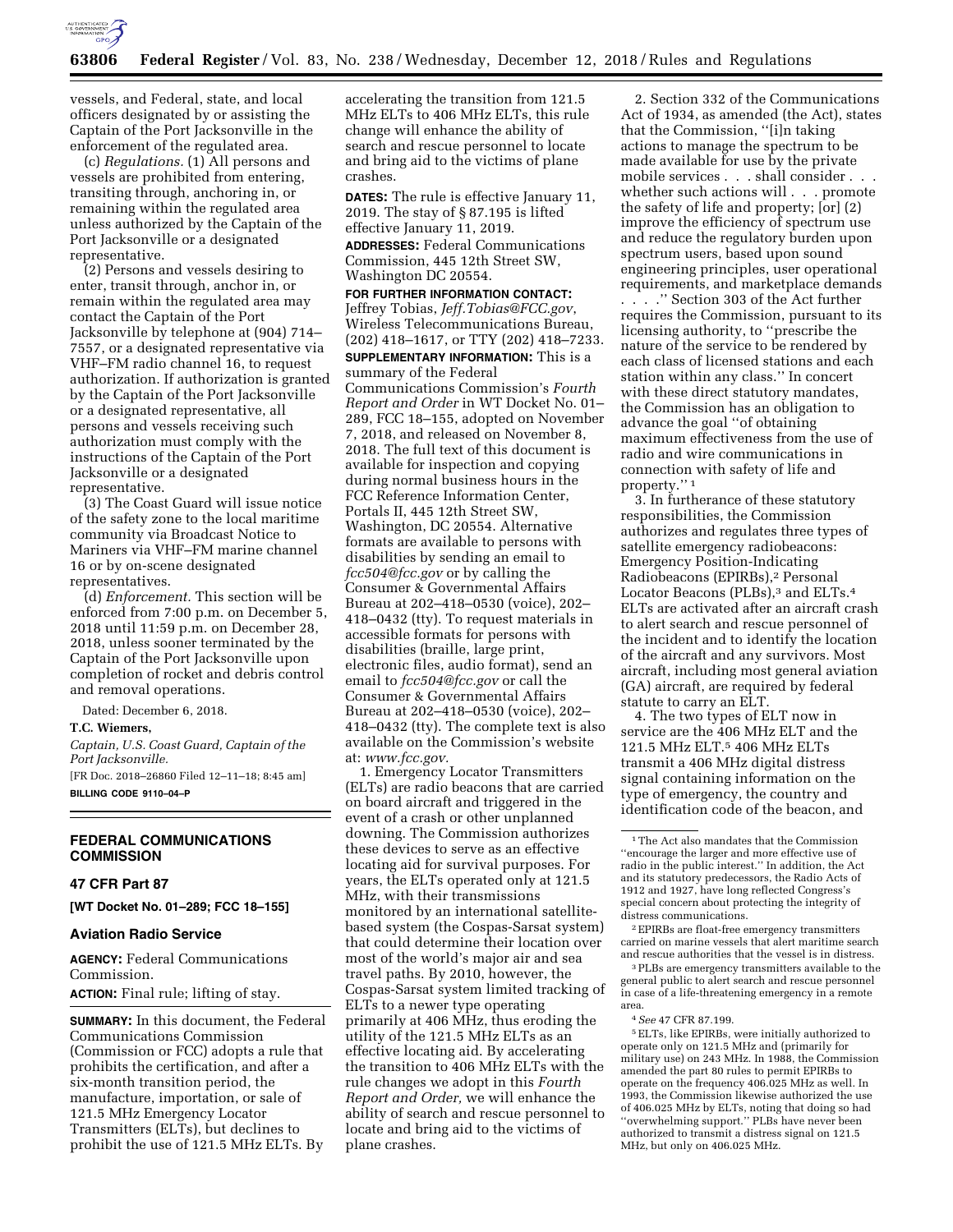other data to assist search and rescue operations; and a lower-powered homing signal on 121.5 MHz to guide search and rescue teams to the aircraft once they arrive in the general area. 121.5 MHz ELTs transmit an analog signal on 121.5 MHz containing only an audio alert, intended to serve both as a distress signal and a homing signal.6

5. As technology continues to evolve, the Commission must periodically reevaluate and, to the extent necessary, modify the requirements for services it regulates. Developments in the satellite monitoring framework used by EPIRBs and ELTs have undermined their reliance on 121.5 MHz as the key frequency that enables them to effectively perform the public safety functions for which they were authorized. More specifically, the Cospas-Sarsat satellite system 7 had formerly monitored both the 121.5 MHz and 406 MHz bands for EPIRBs and ELTs and had relayed distress alerts to the appropriate search and rescue authority. In 2000, however, Cospas-Sarsat announced that, beginning in 2009, it would cease monitoring 121.5 MHz because of reliability and false alert concerns with 121.5 MHz radiobeacons, and it urged 121.5 MHz radiobeacon users to switch to 406 MHz radiobeacons. The National Oceanic and Atmospheric Administration (NOAA), the U.S. Coast Guard (USCG), the U.S. Air Force, and the National Aeronautics and Space Administration (NASA) which administer the Cospas-Sarsat system in the United States—also advised users to switch to 406 MHz radiobeacons.

6. Because of these developments, the Commission in 2002 modified the rules governing EPIRBs to phase out use of EPIRBs designed to transmit distress alerts on the 121.5 MHz frequency (121.5 MHz EPIRBs); certification of 121.5 MHz EPIRBs ceased immediately, sale and manufacture of 121.5 MHz EPIRBs was prohibited as of 2003, and

7Cospas-Sarsat is an international satellite-based search and rescue system established by Canada, France, Russia, and the United States. Cospas is an acronym for a Russian phrase meaning space system for search and distress vessels. Sarsat stands for Search and Rescue Satellite Aided Tracking. ELTs also can be monitored by ground-based air traffic control facilities and by passing aircraft.

use of 121.5 MHz EPIRBs was prohibited effective December 31, 2006.

7. The Commission in 2006 requested comment on actions it should take with regard to 121.5 MHz ELTs in light of the scheduled termination of Cospas-Sarsat monitoring of 121.5 MHz. Commenters generally supported a phase-out of 121.5 MHz ELTs.<sup>8</sup>

8. In 2010, after Cospas-Sarsat stopped monitoring 121.5 MHz, the Commission amended § 87.195 of the rules in the *Third Report and Order* (*3rd R&O*) (76 FR 17347, March 29, 2011) in this proceeding to prohibit the continued certification, manufacture, importation, sale, and use of 121.5 MHz ELTs.9 After the *3rd R&O* was released in 2010, the Federal Aviation Administration (FAA) and the Aircraft Owners and Pilots Association (AOPA) asked the Commission to revisit its decision to prohibit 121.5 MHz ELTs.10 In response to their concerns, the Commission stayed its amendment of § 87.195.

9. In the 2013 *Third Further Notice of Proposed Rule Making* (*3rd FNPRM*) (78 FR 6276, January 30, 2013) in this proceeding, the Commission requested additional comment on the appropriate regulatory treatment of 121.5 MHz ELTs.11 Stating that it ''continue[d] to believe that a phase-out of 121.5 MHz ELTs is in the public interest'' based on the record established to that date, even as augmented by the information and arguments submitted after the release of the *3rd R&O,* the Commission proposed

9The Commission concluded that the benefits of mandating a transition to 406 MHz ELTs outweighed the compliance costs, especially since the GA community had been on notice for ten years that satellite monitoring of 121.5 MHz would end.

10Both the FAA and AOPA said that 121.5 MHz ELTs retain safety value even after the termination of Cospas-Sarsat monitoring of the frequency, and expressed concern about the cost and availability of 406 MHz ELTs for those who would be required to replace a 121.5 MHz ELT.

<sup>11</sup> The initial pleading cycle required the filing of comments by March 1 and reply comments by March 18, 2013. The Wireless Telecommunications Bureau extended those deadlines to April 1 and May 2, 2013. The U.S. Department of Transportation (DOT) and the National Telecommunications and Information Administration (NTIA) separately filed comments after the close of the pleading cycle, which we will treat as *ex parte* presentations and accept into the record of this proceeding in the interest of having as complete a record as possible to inform our decisions.

to prohibit further certification of new 121.5 MHz ELTs immediately and to prohibit any further manufacture, importation, or sale of 121.5 MHz ELTs one year after the effective date of the rule amendments. The Commission also sought comment on whether to prohibit the use of 121.5 MHz ELTs. It also asked whether it should grandfather continued use of installed 121.5 MHz ELTs only for a defined time period, and, if so, how long; or whether installed 121.5 MHz ELTs should be grandfathered indefinitely, so that GA aircraft owners and pilots would not have to replace their 121.5 MHz ELTs until the end of the equipment's useful life.

10. In addition, the Commission requested information on matters that had not been fully addressed by commenters prior to adoption of the *3rd R&O.* It requested data on the costs and benefits of a mandatory phase-out of 121.5 MHz ELTs, both for aircraft owners and pilots and for search and rescue agencies and personnel. It also asked for comment on the sufficiency of the inventory of 406 MHz ELTs to satisfy the expected demand if a transition to such equipment is mandated, on the residual safety benefits, if any, of 121.5 MHz ELTs, and on whether mandating a transition from 121.5 MHz to 406 MHz ELTs is warranted in light of the availability of alternative technologies that may provide similar or arguably greater safety benefits, such as Automatic Dependent Surveillance—Broadcast (ADS–B) service.12

11. In this *Fourth Report and Order,*  we prohibit the certification and, after a six-month transitional period, the manufacture, importation, and sale of 121.5 MHz ELTs. This will accelerate the transition to 406 MHz ELTs and, as a consequence, enhance the ability of search and rescue personnel to locate and bring aid to the victims of plane crashes and provide safety benefits to search and rescue personnel as well as pilots and passengers.

12. *Certification.* As proposed in the *3rd FNPRM,* we prohibit certification of new models of 121.5 MHz ELTs as of the effective date of this *Fourth Report* 

<sup>&</sup>lt;sup>6</sup>The term "121.5 MHz ELTs," as used here, refers only to ELTs designed to transmit the distress alert on the frequency 121.5 MHz. (Such ELTs are sometimes referred to as 121.5/243 MHz ELTs.) It does not include 406 MHz ELTs, notwithstanding that 406 MHz ELTs use 121.5 MHz for a homing signal, and we emphasize that nothing we do here prevents the certification, manufacture, importation, sale, or use of 406 MHz ELTs, or is intended to restrict the use of the 121.5 MHz frequency for homing.

<sup>8</sup>The National Telecommunications and Information Administration (NTIA) and Federal Aviation Administration (FAA) stated that they generally supported the proposals in the *Second FNPRM* (71 FR 70710, December 6, 2006), but did not specifically address the issue of 121.5 MHz ELTs. Only one commenter opposed a phase-out of 121.5 MHz ELTs, arguing without elaboration that ''alternative ELT surveillance technology will emerge'' and stating that 406 MHz ELT prices were ''exorbitant.''

<sup>12</sup>ADS–B service automatically broadcasts GPSderived data on the location, velocity, altitude, heading, etc., of an ADS–B-equipped aircraft to other ADS–B-equipped aircraft and ground stations for distribution to air traffic control systems. ADS– B is the foundation of the Next Generation Air Transportation System, or NextGen, which is designed to transform the air traffic control system in United States airspace by shifting from reliance on ground radar and navigational aids to satellitebased tracking.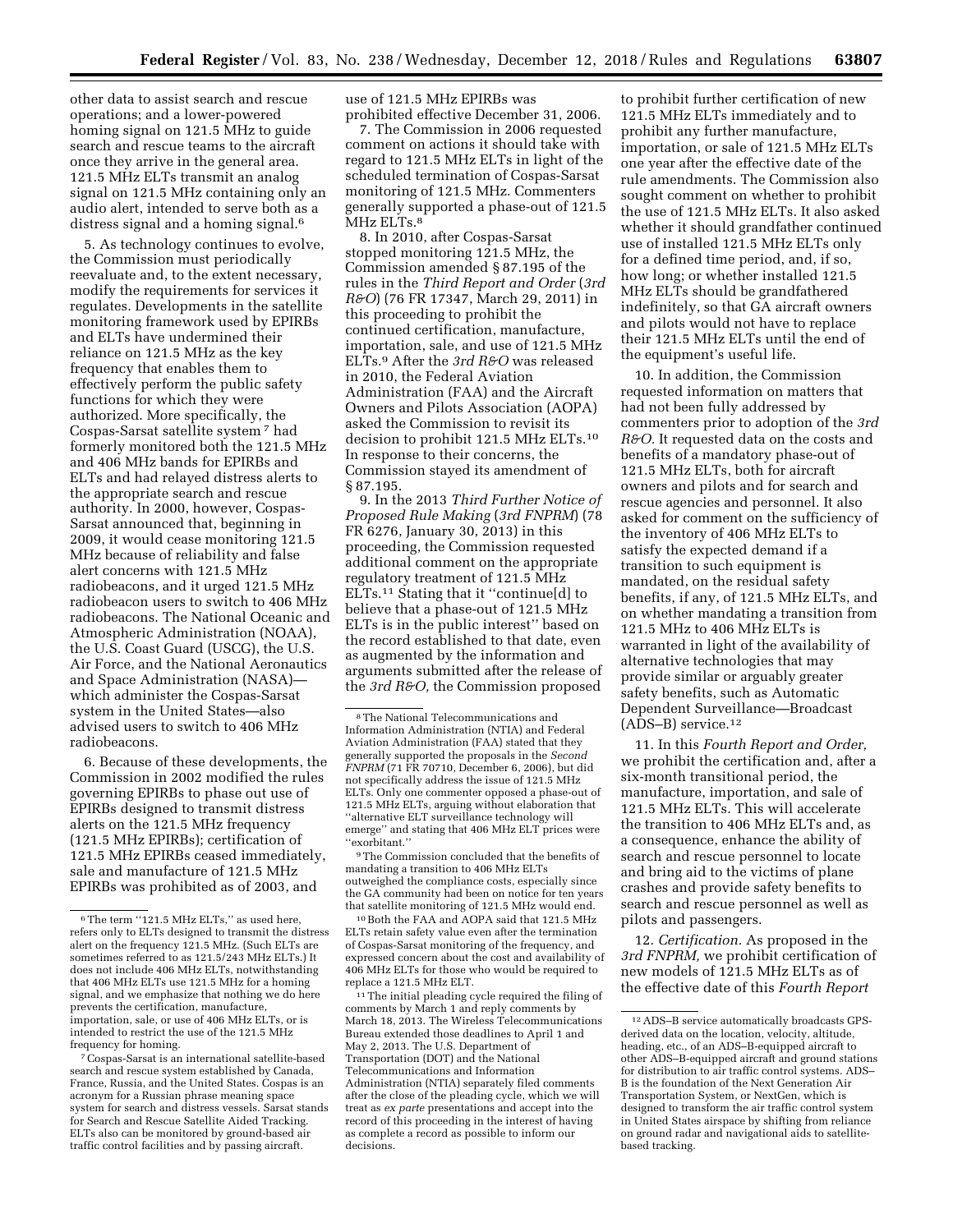*and Order.*13 Several commenters confirm that, as the Commission previously noted, there should be no new models of 121.5 MHz ELTs to certify because in 2012 the FAA canceled its Technical Standard Order for 121.5 MHz ELTs, which precludes approval of any new models. We agree with the National Telecommunications and Information Administration (NTIA) and ELT manufacturers that there is no reason to hold open the possibility of certifying new 121.5 MHz ELTs. Although some commenters oppose any measure that might restrict the availability of 121.5 MHz ELTs, including prohibiting the certification of new models of 121.5 MHz ELTs, they do not offer a rationale for allowing such continued certification.14 Accordingly, we amend § 87.195 of our rules to discontinue such certification.

13. *Manufacture, importation, and sale.* We will prohibit the manufacture, importation, and sale of 121.5 MHz ELTs, beginning six months after the effective date of this Fourth Report and Order, as suggested by NTIA. We conclude that this action is necessary to ensure that ELTs continue to serve their authorized purpose of providing an effective, spectrum-based way to facilitate locating aircraft for survival purposes; and to manage the spectrum available for use by the private mobile service to ensure the effective and efficient use of that spectrum for safetyrelated communications. These rule changes will substantially improve the efficiency and reliability of the services using this spectrum.15

14. The record demonstrates that 121.5 MHz ELTs were clearly inferior to 406 MHz ELTs due to interference and other concerns even prior to the termination of satellite monitoring of 121.5 MHz,<sup>16</sup> and that the advantages of

15This action is consistent with previous Commission efforts establishing technical requirements specifically for ELTs and other emergency radiobeacons to ensure that they work efficiently and reliably as intended.

16ELTech notes that 121.5 MHz ELT transmissions are ''problematic due to their harmonics.'' It states that the United States Air Force Rescue Command Center ''has reported looking for downed aircraft and being thwarted by 121.5 signals being 'retransmitted' along the power grid,'' and many unintentional radiators on 121.5 MHz interfered with Cospas-Sarsat's ability to respond to actual distress transmissions on the frequency. In determining that helicopters conducting over-water operations be required to

406 MHz ELTs have increased since then.<sup>17</sup> The global coverage,<sup>18</sup> reduction in false alerts,19 and more precise identification of crash sites 20 provided by 406 MHz ELTs can save the lives of pilots and passengers,21 and reduce both the cost to taxpayers of search and rescue operations and the risks borne by search and rescue personnel.<sup>22</sup> 406 MHz ELTs also are more likely than 121.5 MHz ELTs to activate in the event of an actual crash. They have safer, more reliable batteries; and better heat, cold, vibration, and fire resistance.

15. Although it appears that most GA aircraft owners and pilots are aware that satellite monitoring of 121.5 MHz ELTs has ceased,<sup>23</sup> some users may place

<sup>17</sup>NTIA submitted with its comments a 1996 NOAA report quantifying the benefits of 406 MHz ELTs compared to 121.5 MHz ELTs. Similarly, with respect to EPIRBs, the Commission noted that even before the termination of satellite monitoring, ''[l]ifesaving efforts [we]re often ineffective when 121.5/243 MHz EPIRBs transmit because there [wa]s no available registration information to aid detection [and] . . . 406 MHz EPIRBs [we]re responsible for four times the number of lives saved as 121.5/243 MHz EPIRBs, while being responsible for only two percent of the total number of false alerts attributed to 121.5/243 MHz EPIRBs.''

18 In contrast to the global coverage of a 406 MHz ELT, a 121.5 MHz ELT distress signal may not be detected ''unless the incident occurs near an airport, the plane's 121.5 MHz signal is detected by an overflying aircraft, or the downed plane fails to arrive at its intended destination,'' and any notification that does occur may be hours after the crash.

19The National Transportation Safety Board (NTSB) has noted that detectable 121.5 MHz signals can be emitted by, *e.g.,* automated teller machines, pizza ovens, CD players, and stadium scoreboards. Moreover, a significant number of alerts from 121.5 MHz ELTs turn out to be false alarms. As noted above, 406 MHz ELTs transmit a digital signal encoded with unique information about the aircraft and its owner that permits speedy verification that a distress situation is real.

20NTIA says that the greater accuracy of 406 MHz ELTs reduces the search area for a crash to less than two nautical miles (3.7 km) in radius, or approximately 43 square kilometers, and that 406 MHz ELTs, unlike 121.5 MHz ELTs, can be equipped with a GPS chip that can further refine the search area to within 100 meters of a crash. In contrast, ''The U.S. SARSAT program estimates that, if a commercial airliner flying at 30,000 feet detects a 121.5 MHz signal, the probable search area would have a radius of 198 miles (about 317 km), and an area of 123,613 square miles (315,696 km2).''

21Under FAA regulations, planes designed to carry not more than one person are exempt from the ELT carriage requirement.

22ACR notes that the greater precision of 406 MHz ELTs not only enhances the likelihood that a survivor will receive medical care more quickly but also minimizes risk to search and rescue personnel by allowing them to reach the crash scene with less flying, hiking, etc.

23 In the *3rd FNPRM,* the Commission asked whether, if it permitted the continued sale of 121.5 MHz ELTs, it should enact additional requirements, such as labeling or point-of-sale disclosure requirements, to ensure that purchasers are aware

unwarranted reliance on the protective value of 121.5 MHz ELTs based on a mistaken understanding of the scope and efficacy of non-satellite-based monitoring of the frequency, if these ELTs continue to be marketed indefinitely. As discussed below, despite the claims of some commenters regarding the vestigial benefits of 121.5 MHz ELTs, the great weight of the record evidence indicates that these benefits are marginal at best and more than offset by the difficulties for search and rescue efforts that would attend allowing the indefinite continued installation of such ELTs. Finally, while the FAA and AOPA expressed concern in 2010 about the availability of 406 MHz ELTs, more recent filings in the record establish that manufacturers have more than sufficient manufacturing capacity and depth of supply chain to meet demand for such ELTs.

16. Commenters opposed to prohibiting the manufacture, importation, and sale of 121.5 MHz ELTs argue that such action will impose costs that outweigh the benefits. Some commenters argue that the benefits of phasing out 121.5 MHz ELTs in favor of 406 MHz ELTs have been overstated because 121.5 MHz ELTs' continued safety benefits have not been fully recognized.24 The record indicates, however, that current monitoring of 121.5 MHz distress transmissions is sporadic 25 and geographically limited.

17. There is no evidence, moreover that the costs to ELT manufacturers and distributors would be substantial, for manufacturers indicate that they would not be burdened with stranded

 $\rm ^{24}$  DOT states, for example, that 121.5 MHz ELTs ''continue to provide a beneficial means of locating missing aircraft in critical emergency situations'' because 121.5 MHz ELT signals ''continue to be monitored by the search and rescue community, most notably the Civil Air Patrol . . . .'' The record indicates, however, that there is no formal CAP monitoring of the frequency, and that CAP supports a deliberate transition to 406 MHz technology. (Moreover, as noted, the position of the Executive Branch, as reflected in the NTIA *Ex Parte* filed six months after the DOT *Ex Parte,* reflects support for a complete switchover to 406 MHz ELTs.) Others argue that since 121.5 MHz ELTs were deemed to promote aviation safety prior to satellite monitoring, they should be deemed to continue to have such value even after the cessation of satellite monitoring.

25NTIA, for example, notes that the FAA Aeronautical Information Manual states only that pilots are ''encouraged'' to monitor 121.5 MHz while in flight to assist in identifying possible ELT transmissions.

<sup>13</sup>The effective date is 30 days after **Federal Register** publication.

<sup>14</sup> GAMA argues that prohibiting certification of 121.5 MHz ELTs would impose an unnecessary regulatory mandate. We disagree. A Commission determination not to certify any additional models of 121.5 MHz ELTs does not mandate that private sector entities take any actions or expend any funds.

carry 406 MHz ELTs, the FAA cited ''a stronger signal resulting in less interference'' as one of the benefits of 406 MHz ELTs vis-a-vis 121.5 MHz ELTs.

that 121.5 MHz ELTs lack satellite alerting capability. NTSB states that it does not believe such requirements are necessary in light of survey data indicating that 96 percent of AOPA's members are aware that Cospas-Sarsat no longer monitors 121.5 MHz. We agree and therefore decline to adopt any labeling or point-of-sale disclosure requirements during the remaining period when sale of 121.5 MHz ELTs will be permitted.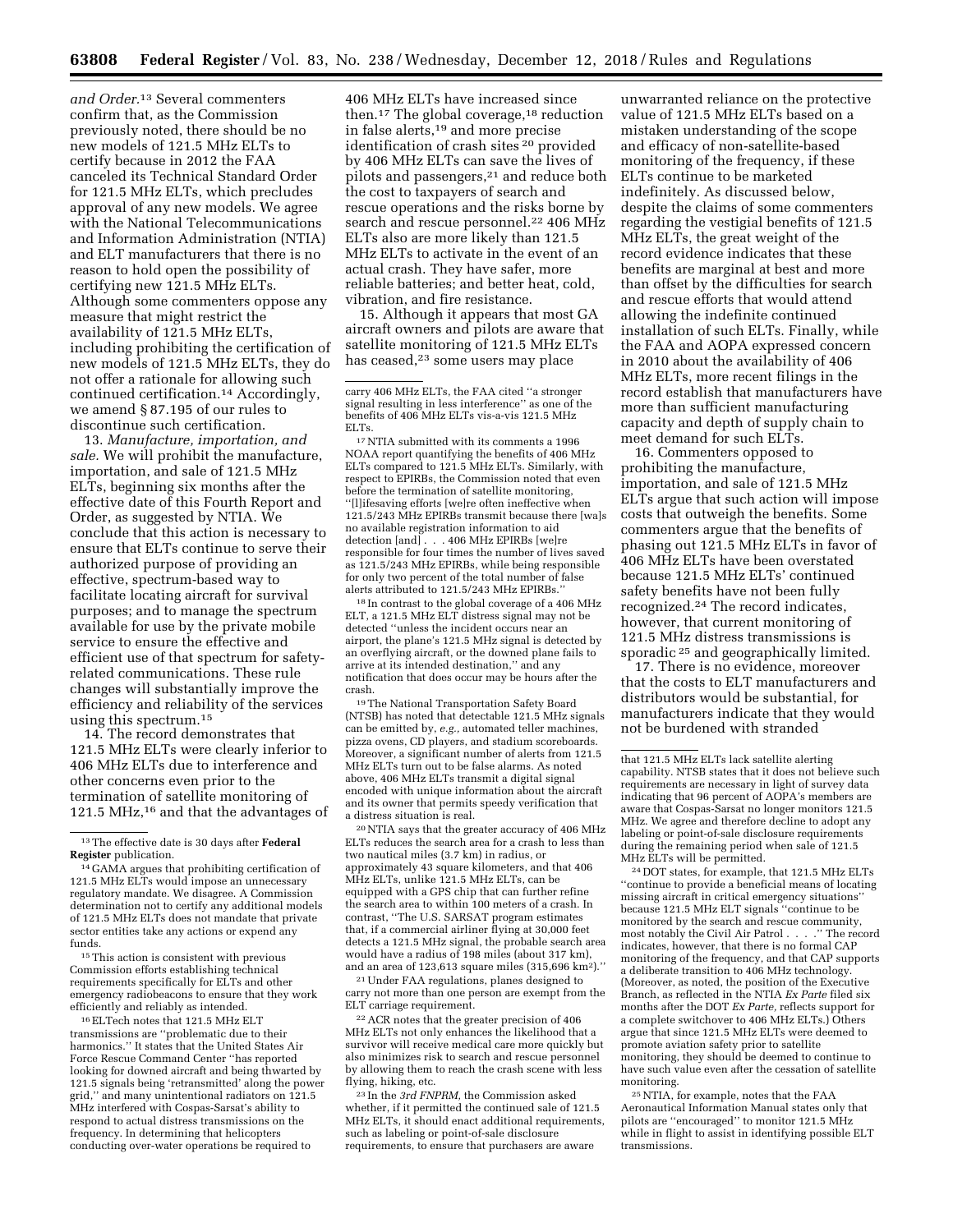inventory. The record indicates that manufacturers, distributors, and retailers do not have significant on-theshelf inventories of 121.5 MHz ELTs due to battery life issues.

18. The Aviation Suppliers Association (ASA) does not dispute that existing inventories can be depleted quickly, but argues that prohibiting the sale of 121.5 MHz ELTs would work an unconstitutional taking of property under the Fifth Amendment by rendering distributors' inventory of 121.5 MHz ELTs worthless. The Supreme Court has established a threepart test for determining whether a regulatory taking has occurred, in which a court will consider (1) the economic impact of the regulation on the claimant, (2) the extent to which the regulation interferes with the claimant's investment-backed expectations, and (3) the character of the government regulation or action. There is no evidence in the record to suggest that these criteria have been met. Moreover, ASA does not cite, and we are otherwise are not aware of, any authority for the proposition that prohibiting the sale of legacy devices, particularly following a transition period, constitutes a Fifth Amendment regulatory taking. Phasing in prohibitions such as the ones adopted herein is a common and necessary approach where the Commission has determined that ongoing use of legacy devices will be incompatible with changes in spectrum use mandated by the public interest, and operates to mitigate the ''economic impact'' of the governmental regulatory action.

19. It also does not appear that removing 121.5 MHz ELTs from the marketplace will impose significant costs on users in terms of a future price differential between 406 MHz ELTs and 121.5 MHz ELTs. The only responsive data to the Commission's request for ''specific data on the costs of purchasing and installing a 406 MHz ELT'' suggests that the price differential between 406 MHz ELTs and 121.5 MHz ELTs has decreased significantly in the last few years, and will decrease further: In 2010, the FAA estimated the average cost of a 406 MHz ELT to be more than \$2,500, but comments submitted in 2013 indicate that the price had already dropped to less than half of that.26

Based on staff review of publicly available information, we believe that 406 MHz ELTs are now available for less than \$600. Commenters who oppose the proposed prohibitions have not offered any information to quantify costs to the GA community from prohibiting the manufacture, importation, or sale of 121.5 MHz ELTs. Consequently, we are not persuaded by unsubstantiated claims that costs to GA aircraft owners and pilots resulting from the removal of 121.5 MHz ELTs from the market would hinder them from investing in other equipment or measures that would make more efficient use of this spectrum and better promote aviation safety.

20. Nor do we agree that prohibiting the manufacture, importation, and sale of 121.5 MHz ELTs is unnecessary because a transition to 406 MHz ELTs will occur naturally over time without Commission intervention. That a migration would occur eventually does not justify inaction, when the modest action that we are taking here should expedite the changes to the nature of this service that we have determined, pursuant to section 303(b), will maximize the efficient use of spectrum and best serve the public interest, convenience, and necessity. Similarly, in considering whether this action in managing the spectrum will promote the safety of life and property, as required by section 332(a), we find that it would disserve the public interest to take a slower path than the one we have chosen here. Moreover, for the reasons discussed below, we have determined that imposing a direct ban on licensee use of 121.5 MHz ELTs would be unlikely to produce a substantially quicker transition to 406 MHz ELT use. Accordingly, we impose this phased-in prohibition on the manufacture, importation, and sale of 121.5 ELTs to fulfill our statutory responsibilities effectively.

21. Commenters who favor prohibiting the manufacture, importation, and sale of 121.5 MHz ELTs support a transition period of one year (as proposed in the 3rd FNPRM) or less. We believe that, at this juncture, a six-month transition period strikes a reasonable compromise in accelerating the removal of 121.5 MHz ELTs from the stream of commerce while avoiding undue hardship to manufacturers, importers, vendors, and users of the devices. Manufacturers, importers, vendors, and users have been on notice for many years that 121.5 MHz ELTs would have a diminishing role in avionics, and it appears that there is currently very little manufacturing or sales activity involving 121.5 MHz ELTs. We therefore amend § 87.195 of

our rules to prohibit the manufacture, importation, or sale of 121.5 MHz ELTs, beginning six months from the effective date of this Fourth Report and Order.27

22. *Use.* After reviewing the record and the relevant statutory authority, we do not adopt a prohibition on the continued use of existing 121.5 MHz ELTs. Some commenters favor prohibiting the use of 121.5 MHz ELTs based on the same considerations that underlie their support for the Commission's proposals to prohibit the manufacture, importation, and sale of 121.5 MHz ELTs, albeit after a longer transition period to minimize the cost burden on the GA community. NTIA recommends a transition period of eight years before the use of 121.5 MHz ELTs is prohibited, while others advocate shorter grandfathering periods.

23. Those who oppose a prohibition on the use of 121.5 MHz ELTs, even if accomplished gradually and with grandfathering protections, argue that it would impose costs on the GA community that outweigh the benefits; that it is unnecessary because a transition to exclusive use of 406 MHz ELTs will occur naturally over time; and that requiring users of 121.5 MHz ELTs to upgrade to 406 MHz ELTs by a specified deadline would foreclose them from investing in other equipment and measures that would better promote aviation safety. While these are generally the same arguments that these parties raise against prohibiting the manufacture, importation, and sale of 121.5 MHz ELTs, the record indicates that these parties' greatest concern is with prohibiting the use of 121.5 MHz ELTs, and that they are most strongly opposed to the adoption of a rule that might require GA aircraft owners to replace 121.5 MHz ELTs before the end

<sup>26</sup>ACK states that commenters opposing the Commission's proposals rely on outdated FAA data estimating the average cost of a 406 MHz ELT at \$2,800, and that retail costs of GPS-capable 406 MHz ELTs have fallen to as low as \$550. It adds that a complete new installation, including parts and labor, would cost between \$830 and \$1,100. ELTech says that 406 MHz ELTs are now available for between \$600 and \$1600, with an additional \$250 to \$400 in labor costs for installation. ELTech Comments at 3.

<sup>27</sup>ACR also favors a one-year phase-out of the sale and installation of replacement batteries, and an immediate prohibition on the manufacture and importation of battery packs, replacement parts, and on-field servicing of 121.5 MHz ELTs. In the *3rd FNPRM,* the Commission stated that it was ''not proposing any prohibition or restriction on the manufacture, sale, or installation of replacement components, such as batteries, for 121.5 MHz ELTs in use [because] . . . permitting the continued marketing of replacement components for 121.5 MHz ELTs does not present the same concerns, and would not delay the transition to 406 MHz ELTs to the same extent, as permitting the continued marketing of stand-alone 121.5 MHz ELTs.'' The Commission also invited comment on this issue, however. We decline to prohibit the manufacture, importation, sale, or installation of replacement components for 121.5 MHz ELTs both for the reasons stated in the *3rd FNPRM* and because we believe that such action would be inconsistent with our decision to permit the continued use of 121.5 MHz ELTs, as discussed below. If the continuing availability of replacement parts for 121.5 MHz ELTs appears to be frustrating our goal of speeding the transition to 406 MHz ELTs, we may revisit this issue.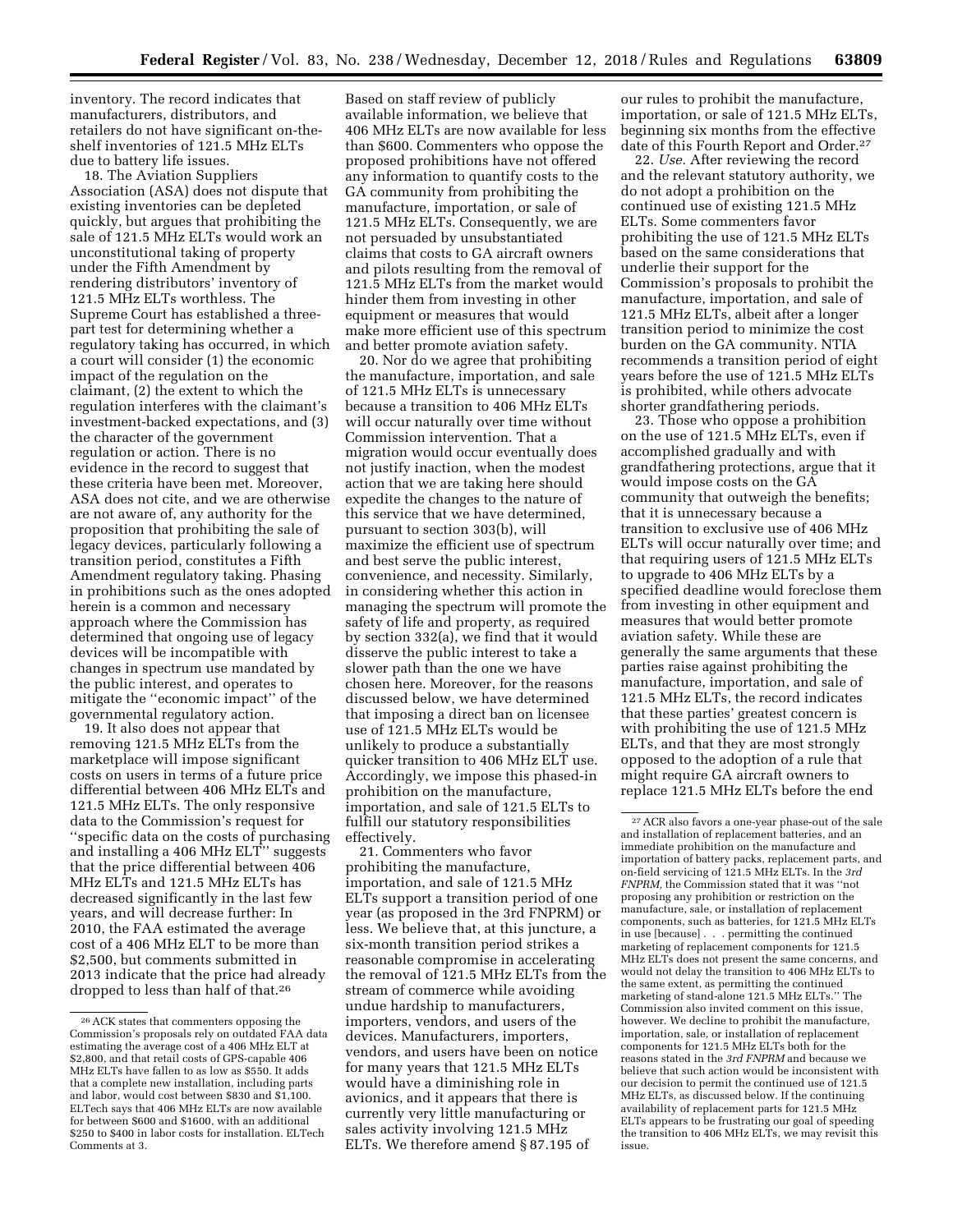of their useful lives, especially given the imminence of an ADS–B mandate (scheduled to take effect in 2020) that would require an additional significant expenditure of funds for new equipment; they fear that, after purchasing and installing a 406 MHz ELT, they will be required a few years later to purchase ADS–B equipment that provides equivalent or greater safety benefits.

24. Commenters also contend that the statutory provision requiring most fixedwing powered civil aircraft to carry an ELT—section 44712 of Title 49 of the United States Code, which provides that an ''aircraft meets the [ELT carriage] requirement . . . if it is equipped with an emergency locator transmitter that transmits on the 121.5/243 megahertz frequency or the 406 megahertz frequency or with other equipment approved by the Secretary for meeting the requirement''—forecloses the Commission from prohibiting use of 121.5 MHz ELTs.28 Those who oppose a use prohibition also argue that the Commission should defer to the FAA on this issue, and that it would be inappropriate for the Commission to prohibit the use of 121.5 MHz ELTs when the FAA has declined to do so. The proponents of a use prohibition do not address the argument that section 44712 precludes such a prohibition.

25. We decline to prohibit the use of 121.5 MHz ELTs at this time.29 The language of section 44712 casts doubt on our authority to prohibit the use of 121.5 MHz ELTs. Moreover, even if section 44712 permits such action, we question whether prohibiting the use of 121.5 MHz ELTs after a substantial transition period would bring about an end to the use of 121.5 MHz ELTs significantly sooner than what would occur naturally after such ELTs can no longer be certified, manufactured,

29 In light of this decision, we need not address arguments that we may not prohibit the use of 121.5 MHz ELTs because the Commission failed to provide adequate notice in the *3rd FNPRM* that it was contemplating a use prohibition, failed to provide an adequate cost/benefit analysis of such a prohibition, or relied on a deficient Supplemental Initial Regulatory Flexibility Analysis.

imported, or sold. We anticipate that a transition to 406 MHz ELTs will occur naturally over time without additional Commission intervention beyond phasing out the certification, manufacture, importation, and sale of 121.5 MHz ELTs. It is possible, and perhaps likely, that a decision now to prohibit the use of 121.5 MHz ELTs after a transition period of up to eight years, as proposed by NTIA, could be overtaken by federal legislation, other legal developments, and/or technological advances, particularly with regard to ADS–B deployment.30 We have rejected the idea that we should take no action at all to remove 121.5 MHz ELTs from the marketplace based on the argument that such devices would eventually cease to be marketed. However, we conclude that, in terms of accelerating the transition to exclusive use of 406 MHz ELTs, the marginal benefits of banning the use of 121 MHz ELTs, given the ban on future sales, do not outweigh the costs. Therefore, the public interest would not be advanced by a further rule change to the actions we are taking here, as it would not appear to provide any added net benefit. We reserve discretion to revisit this matter in furtherance of our statutory obligation to ensure the effective and efficient use of spectrum for safetyrelated communications if future events so warrant. Meanwhile, we encourage users to switch to 406 MHz radiobeacons at the earliest practical opportunity, in light of the safety benefits discussed above.

26. Finally, as proposed in the *3rd FNPRM,* we revise § 87.147(b) of the rules to delete an outdated crossreference. The rule cross-references subpart N of part 2 of the rules, but subpart N has been deleted. No commenter addressed this issue.31

27. Procedural Matters. *Final Regulatory Flexibility Analysis.* As required by the Regulatory Flexibility Act of 1980, as amended (RFA), an Initial Regulatory Flexibility Analysis (IRFA) was incorporated in the *Third Further Notice of Proposed Rulemaking (Third FNPRM),* at 78 FR 6276, January 30, 2013. The Commission sought written public comment on the

proposals in the *Third FNPRM,*  including comment on the IRFA. This present Final Regulatory Flexibility Analysis (FRFA) conforms to the RFA.

28. The rules adopted in the *Fourth Report and Order* are intended to promote aviation safety. Specifically, in the *Fourth Report and Order,* the Commission prohibits the certification and, after six months, the manufacture, importation, or sale 121.5 MHz ELTs in order to accelerate the transition to the more reliable and effective 406 MHz ELTs, which will enhance the ability of search and rescue personnel to rapidly and safely identify and come to the aid of the victims of airplane crashes.

29. Commenters argued that that the IRFA was deficient because it did not provide an adequate costs/benefits analysis of prohibiting the continued use of 121.5 MHz ELTs, by understating the safety benefits of 121.5 MHz ELTs even after the cessation of satellite monitoring of 121.5 MHz, overstating the safety benefits of 406 MHz ELTs, and failing to fully recognize the compliance costs to general aviation aircraft owners and pilots of having to swap out a 121.5 MHz ELT for a 406 MHz ELT before the end of the useful life of the former. In the *Fourth Report and Order,* the Commission determined to not prohibit the use of 121.5 MHz ELTs, mooting these issues.

30. The RFA directs agencies to provide a description of and, where feasible, an estimate of the number of small entities that may be affected by the rules adopted herein. The RFA defines the term ''small entity'' as having the same meaning as the terms ''small business,'' ''small organization,'' and ''small governmental jurisdiction.'' In addition, the term ''small business'' has the same meaning as the term ''small business concern'' under the Small Business Act. A small business concern is one which: (1) Is independently owned and operated; (2) is not dominant in its field of operation; and (3) satisfies any additional criteria established by the Small Business Administration (SBA).

31. Small businesses in the aviation and marine radio services use a marine very high frequency (VHF), medium frequency (MF), or high frequency (HF) radio, any type of emergency position indicating radio beacon (EPIRB) and/or radar, an aircraft radio, and/or any type of emergency locator transmitter (ELT). The Commission has not developed a definition of small entities specifically applicable to these small businesses. For purposes of this analysis, therefore, the Commission uses the SBA small business size standard for the category ''Wireless Telecommunications Carriers

<sup>28</sup> In comments filed in advance of the NTIA *Ex Parte,* DOT also asserts that the relevant statutory language reflects ''Congress's unequivocal intent to permit the use of 121.5 [MHz] ELTs in civil aircraft.'' We note that the DOT *ex parte* comments and the later-filed NTIA *Ex Parte* take conflicting positions regarding a use prohibition. While the DOT *Ex Parte* opposing a prohibition on the use of 121.5 MHz ELTs state that ''DOT and FAA officials have shared the views expressed here with representatives of . . . NTIA,'' NTIA says that its later-filed comments supporting the prohibition on the use of 121.5 MHz ELTs include the input of the FAA, supersede the earlier DOT *ex parte* comments, and ''reflect the views of the Executive Branch on the issues raised in the [*3rd FNPRM*].''

<sup>30</sup>Other commenters proposed shorter transition periods, but still long enough to raise questions regarding the incremental benefit of a use prohibition in light of these concerns. No party proposed an immediate or short-term transition.

<sup>31</sup>RTCM's recommendation that we remove the labeling requirement in § 87.147(b) is beyond the scope of the *3rd FNPRM.* In addition, as long as the manufacture, importation, and sale of 121.5 MHz ELTs is permitted, we believe that the labeling requirement should remain unchanged in order to avoid any confusion about the standard to which the unit was certified.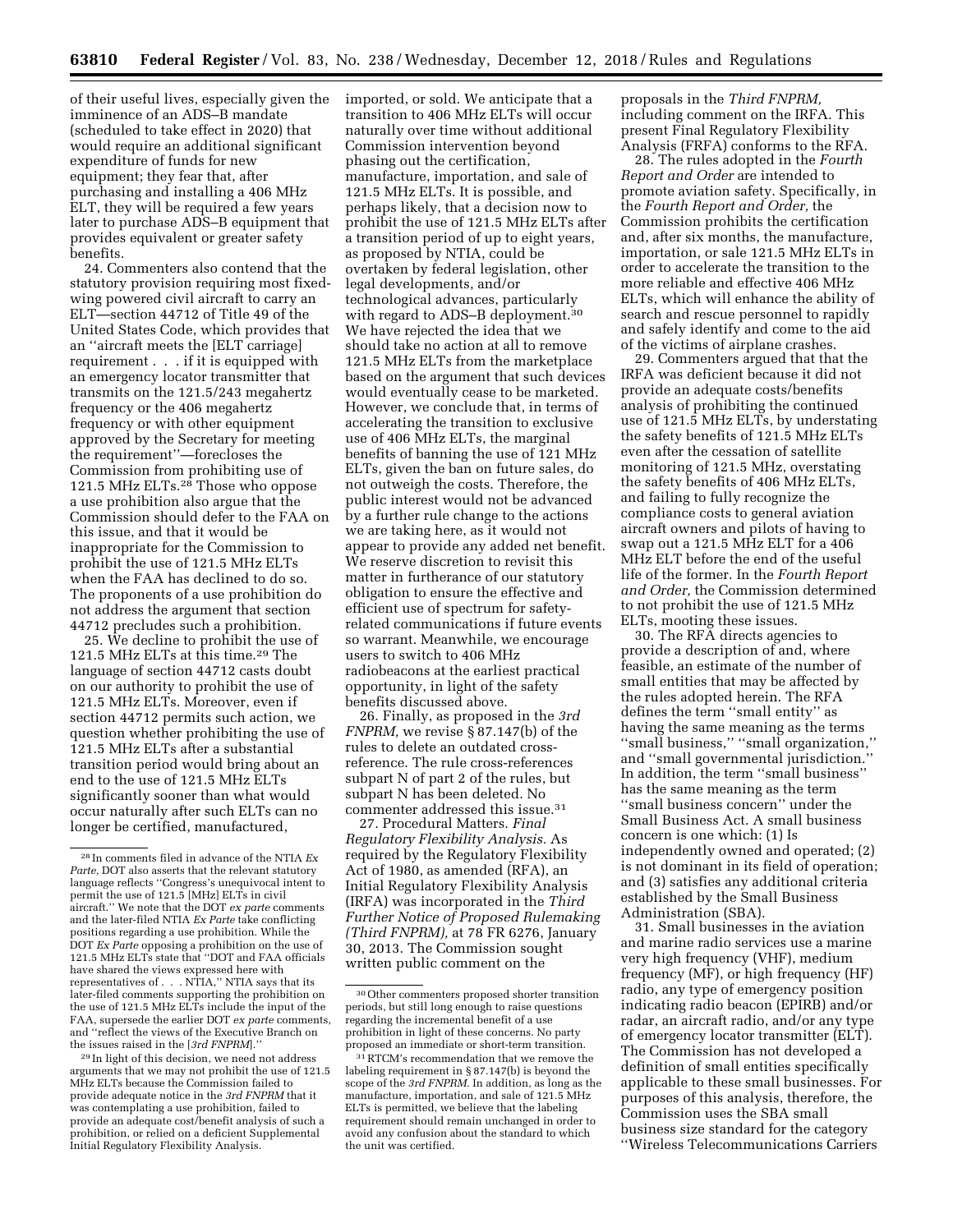(except satellite),'' which is 1,500 or fewer employees. Census data for 2012 shows that there were 967 firms in that category that operated for the entire year. Of those 967, 955 had fewer than 1,000 employees, and 12 firms had 1,000 or more employees. Thus, under this category and the associated small business size standard, the majority of firms can be considered small.

32. Some of the rules adopted herein may also affect small businesses that manufacture aviation radio equipment. The Census Bureau does not have a category specific to aviation radio equipment manufacturers. The appropriate category is that for wireless communications equipment manufacturers. The Census Bureau defines this category as follows: ''This industry comprises establishments primarily engaged in manufacturing radio and television broadcast and wireless communications equipment. Examples of products made by these establishments are: Transmitting and receiving antennas, cable television equipment, GPS equipment, pagers, cellular phones, mobile communications equipment, and radio and television studio and broadcasting equipment.'' The SBA has developed a small business size standard for Radio and Television Broadcasting and Wireless Communications Equipment Manufacturing, which is: All such firms having 750 or fewer employees. According to Census bureau data for 2012, there were a total of 841 firms in this category that operated that year. Of this total, 828 had fewer than 1,000 employees and 13 had 1,000 or more employees. Thus, under this size standard, the majority of firms can be considered small.

33. The rule changes adopted in the *Fourth Report and Order* do not impose any new reporting or recordkeeping requirements on any entity. The rule changes in the *Fourth Report and Order*  prohibit manufacturers from filing applications with the Commission for the certification of new models of 121.5 MHz ELTs. This prohibition should not create any new burden for manufacturers, however, because the Federal Aviation Administration's earlier cancellation of the Technical Standards Order (TSO) for 121.5 MHz ELTs already prohibits them from seeking such certifications. In addition, after a six-month transition period, no entity may manufacture, import or sell 121.5 MHz ELTs. This rule change does not directly impose any requirements on aircraft owners or pilots or other users of 121.5 MHz ELTs, but as a consequence of the rules adopted in the *Fourth Report and Order,* after the

specified transition period, a user of a 121.5 MHz ELT that has reached the end of its useful life will be required to purchase a 406 MHz ELT rather than another 121.5 MHz ELT to replace it. Although some commenters expressed concern regarding the cost of 406 MHz ELTs, based on cost estimates exceeding \$2,500 per aircraft, we believe that the price of 406 MHz ELTs has dropped significantly in the period after those cost estimates were derived, and that 406 MHz ELTs are now available at a cost of \$600 or less per aircraft. In the IRFA accompanying the *Third FNPRM,*  the Commission specifically identified each of the above rule amendments as potentially affecting reporting, recordkeeping and other compliance requirements, and specifically requested comment on the economic impact of these changes.

34. The RFA requires an agency to describe any significant alternatives that it has considered in developing its approach, which may include the following four alternatives (among others): ''(1) the establishment of differing compliance or reporting requirements or timetables that take into account the resources available to small entities; (2) the clarification, consolidation, or simplification of compliance and reporting requirements under the rule for such small entities; (3) the use of performance rather than design standards; and (4) an exemption from coverage of the rule, or any part thereof, for such small entities.''

35. We believe that the decision in the *Fourth Report and Order* to prohibit certification of 121.5 MHz ELTs should not have an impact on small entities, including manufacturers, because the Federal Aviation Administration's May 2012 cancellation of its Technical Standard Order (TSO) for 121.5 MHz ELTs, TSO C–91a, already precludes approval of any new models of 121.5 MHz ELTs.

36. To minimize the economic impact on small entities of the decision in the *Fourth Report and Order* to prohibit the manufacture, importation and sale of 121.5 MHz ELTs, we provide for a sixmonth transition period. That is, the prohibition will not take effect until six months after the effective date of the *Fourth Report and Order.* The record indicates that this six-month transition period is more than sufficient to ensure that manufacturers and distributors of 121.5 MHz ELTs do not experience stranded inventory. In addition, the economic impact of these prohibitions on aircraft owners and pilots is minimized by the fact that we are not prohibiting the continued use of installed 121.5 MHz ELTs, and we are

not prohibiting the manufacture, importation or sale of replacement parts for those 121.5 MHz ELTs.

37. *Paperwork Reduction Act.* This document does not contain new or modified information collection requirements subject to the Paperwork Reduction Act of 1995 (PRA), Public Law 104–13. In addition, therefore, it does not contain any new or modified information collection burden for small business concerns with fewer than 25 employees, pursuant to the Small Business Paperwork Relief Act of 2002, Public Law 107–198.

38. *Congressional Review Act.* The Commission will send a copy of this *Fourth Report and Order* to Congress and the Government Accountability Office pursuant to the Congressional Review Act.

39. *Ordering Clauses.* Accordingly, *it is ordered* that, pursuant to sections 4(i), 4(j), 303(b), 303(r) and 332(a) of the Communications Act of 1934, as amended, 47 U.S.C. 154(i), 154(j), 303(b) 303(r), and 332(a), this *Fourth Report and Order is hereby adopted.* 

40. *It is further ordered* that the stay of the amendment to § 87.195 of the Commission's Rules adopted in the *Third Report and Order* in this proceeding *is lifted,* and the amendment to § 87.195 of the Commission's Rules adopted in the *Third Report and Order is superseded* by the amendment to § 87.195 of the Commission's Rules adopted in this *Fourth Report and Order,* effective 30 days after publication in the **Federal Register**.

41. *It is further ordered* that part 87 of the Commission's Rules *is amended*  as set forth in the Final Rules section, effective 30 days after publication in the **Federal Register**.

42. *It isfurther ordered* that the Commission *shall send* a copy of the *Fourth Report and Order* in a report to Congress and the Government Accountability Office pursuant to the Congressional Review Act, see 5 U.S.C. 801(a)(1)(A).

43. *It is further ordered* that the Commission's Consumer and Governmental Affairs Bureau, Reference Information Center, *shall send* a copy of the *Fourth Report and Order,* including the Final Regulatory Flexibility Analysis, to the Chief Counsel for Advocacy of the Small Business Administration.

44. *It is further ordered* that this proceeding *is terminated* pursuant to section 4(i) and 4(j) of the Communications Act, 47 U.S.C. 154(i) and (j).